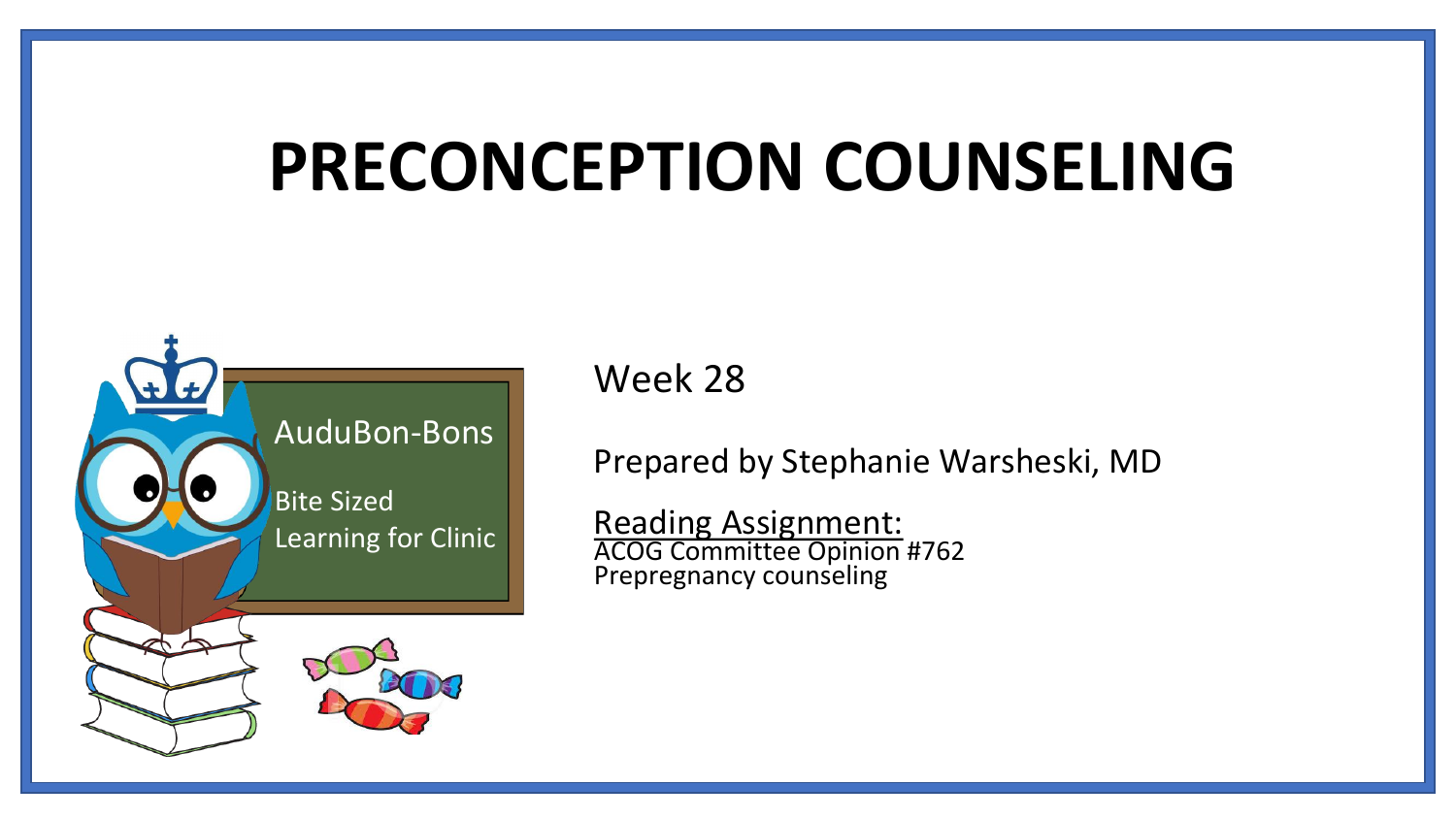# LEARNING OBJECTIVES

- To discuss an overview of preconception counseling
- To identify key aspects of a patient's history that will lead to catered testing prior to conception
- To understand how to assist in optimizing a patient's pregnancy

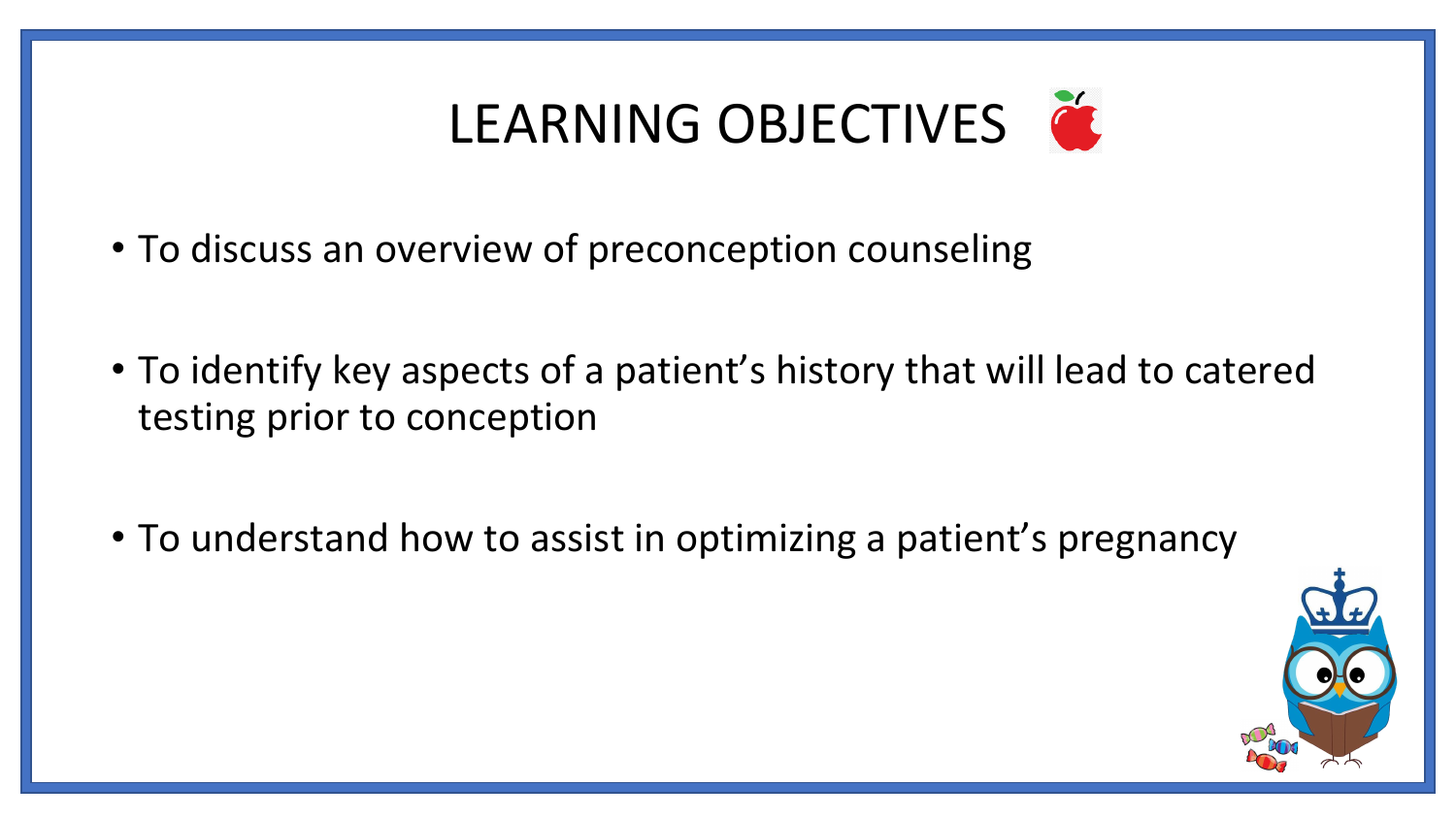### CASE VIGNETTE

• Ms. Dulce Buho is a 36 y.o. G2P0020 presenting to your office stating she desires to become pregnant in the next few months. She would like to know what she can do to optimize her pregnancy.

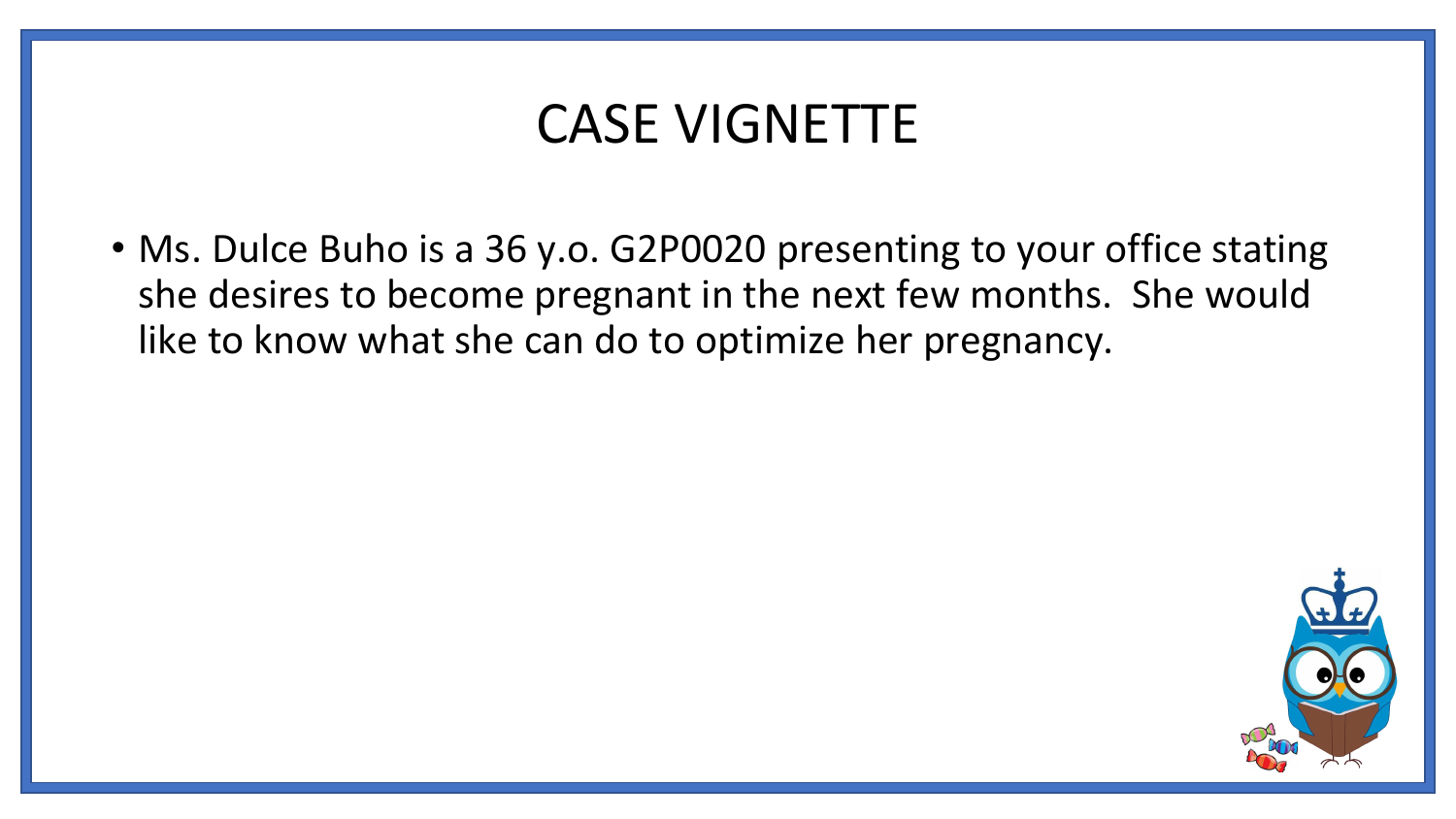## GOALS OF PRECONCEPTION COUNSELING

Reduce the risk of adverse health effects for the women, fetus and neonate

- Optimize health
- Address modifiable risk factors
- Provide education about healthy pregnancy

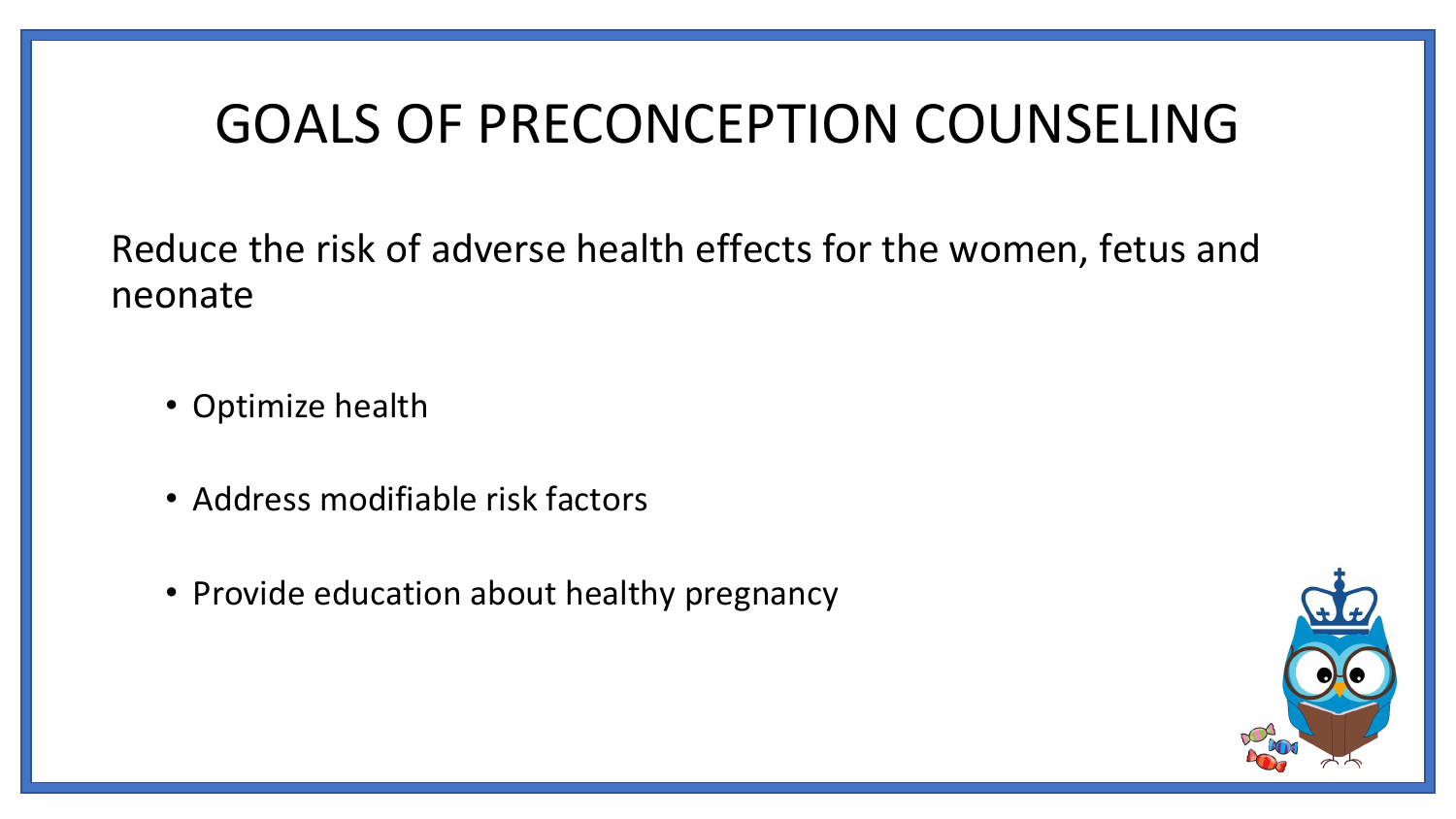# FOCUSED HISTORY

What elements of the patient's history are most important?

- **OBHx:** 1  $1<sup>st</sup>$  trimester VTOP at 18 y.o.,  $1<sup>st</sup>$  trimester sab 2 years ago
- **GYNHx:** Regular menses, q month, lasting 4-5 days, denies h/o abnormal pap smears, STIs, fibroids, cysts
- **PMHx:** DM2, HTN, sickle cell trait
- **PSHx:** D&C for VTOP
- **Meds:** Metformin, Lisinopril, topical retinol cream at night
- **Allergies:** NKDA
- **SocHx:** Denies use of tobacco and illicit drugs, + social ETOH, married and lives with husband in apartment, denies IPV, exercises regularly
- **FamHx:** Denies significant genetic history

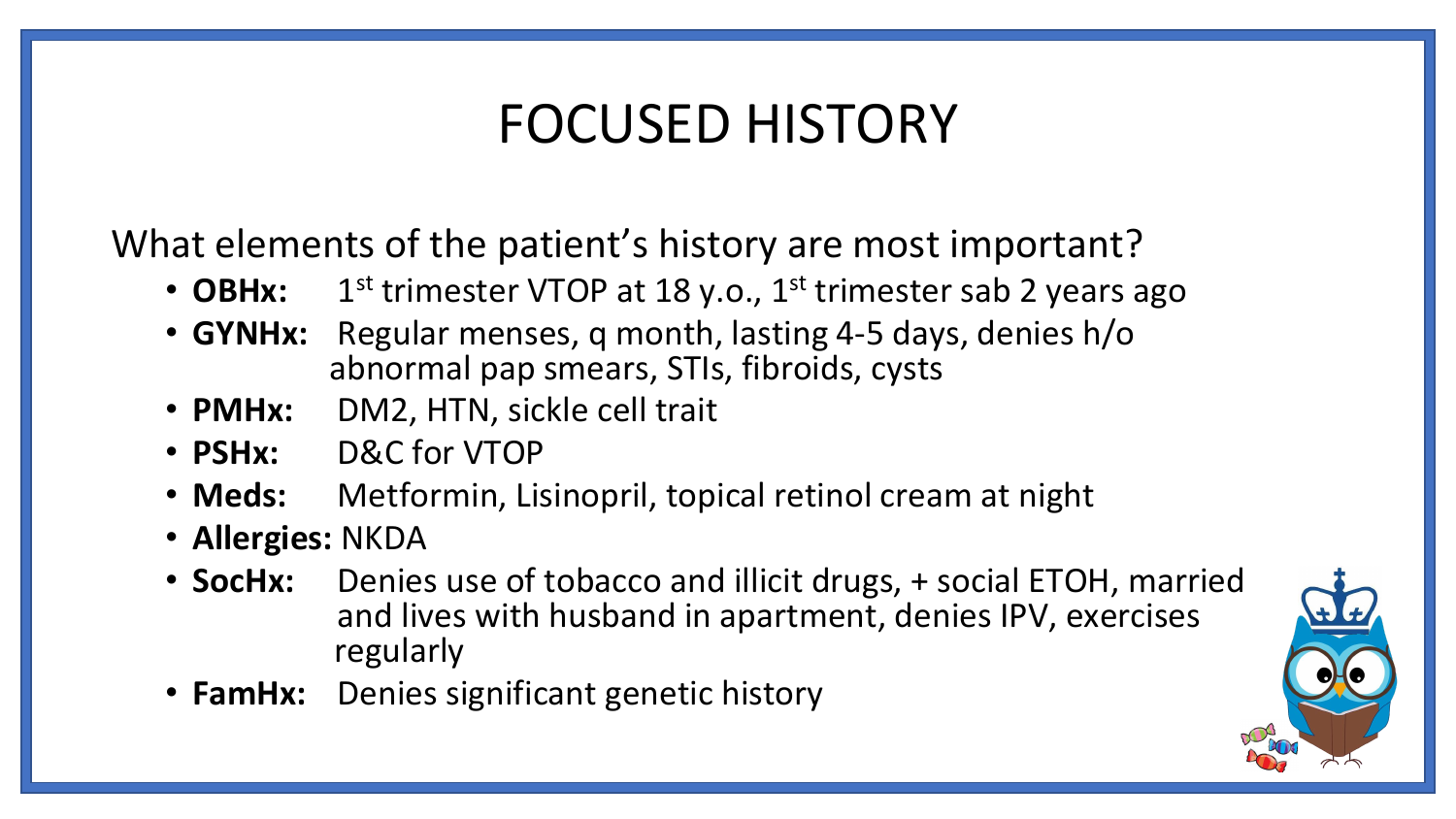### PERTINENT PHYSICAL EXAM FINDINGS

What elements of the patient's physical exam are most important?

- **Vital signs:** BP 128/72, HR 83
- **BMI:** 27

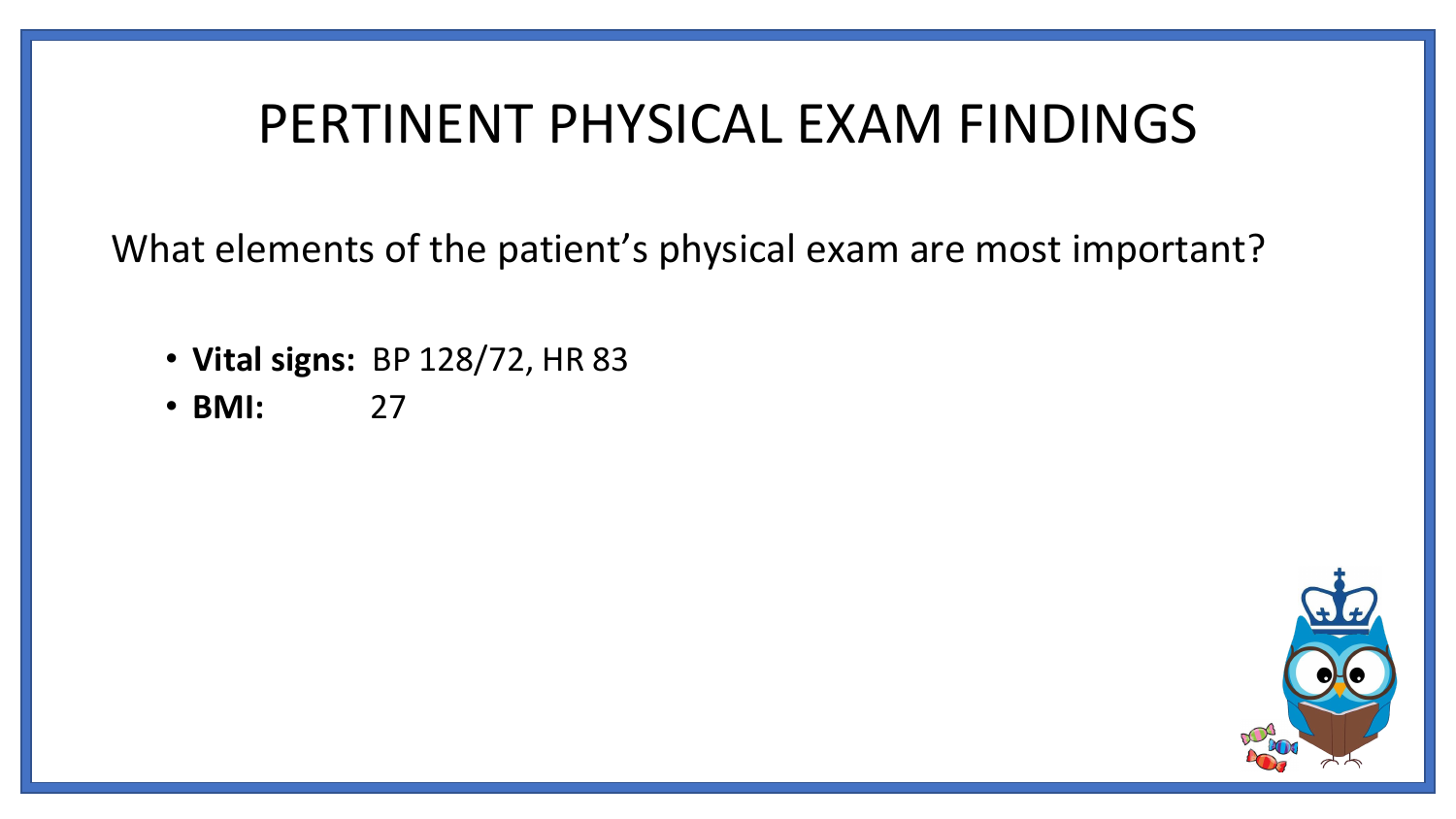# HEALTH SCREENING FOR WOMEN OF REPRODUCTIVE AGE

#### **Reproductive awareness**

- Pregnancy prevention counseling
- Prepregnancy and nutrition counseling

#### **Medical diseases**

• DM, HTN, epilepsy, etc

#### **Infectious diseases**

- STIs including HIV
- Hep A
- Hep B, Rubella, Varicella



#### **Teratogens and genetics**

• Hemoglobinopathy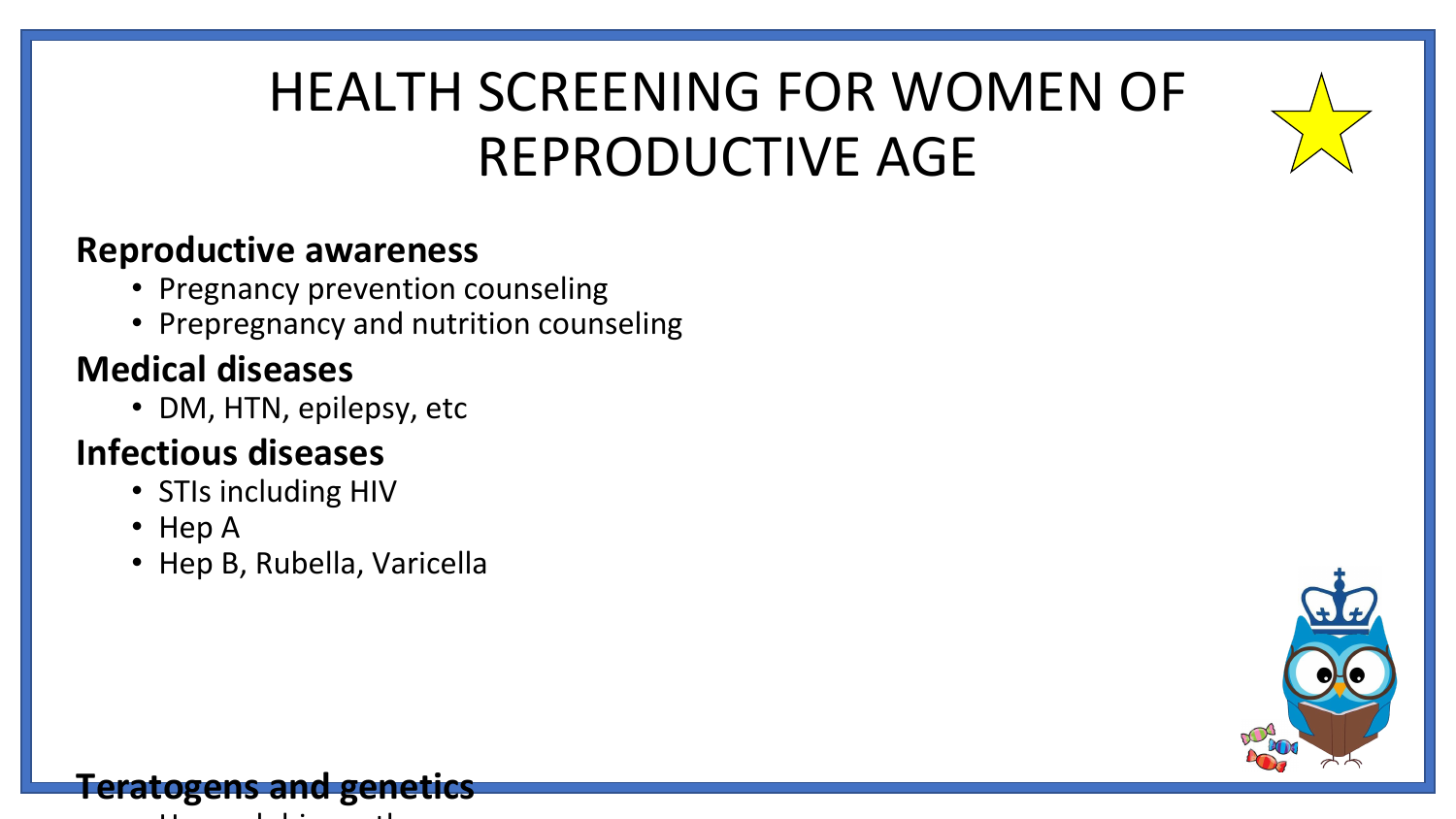## EVALUATION AND MANAGEMENT

#### **Immunizations**

- Status assessed annually
- Ideally, administer before pregnancy
- No evidence of adverse fetal effects from vaccinating pregnant women with *inactivated virus, bacterial vaccines, toxoids*
	- Influenza annually
	- Tdap
	- Hepatitis A and B, Meningococcus, Pneumococcus, HPV
- *Live vaccines* 
	- MMRV
	- Theoretical risk for fetus
	- MMR: should avoid pregnancy for at least 1 month after vaccination
	- Varicella: two dose vaccine, q month

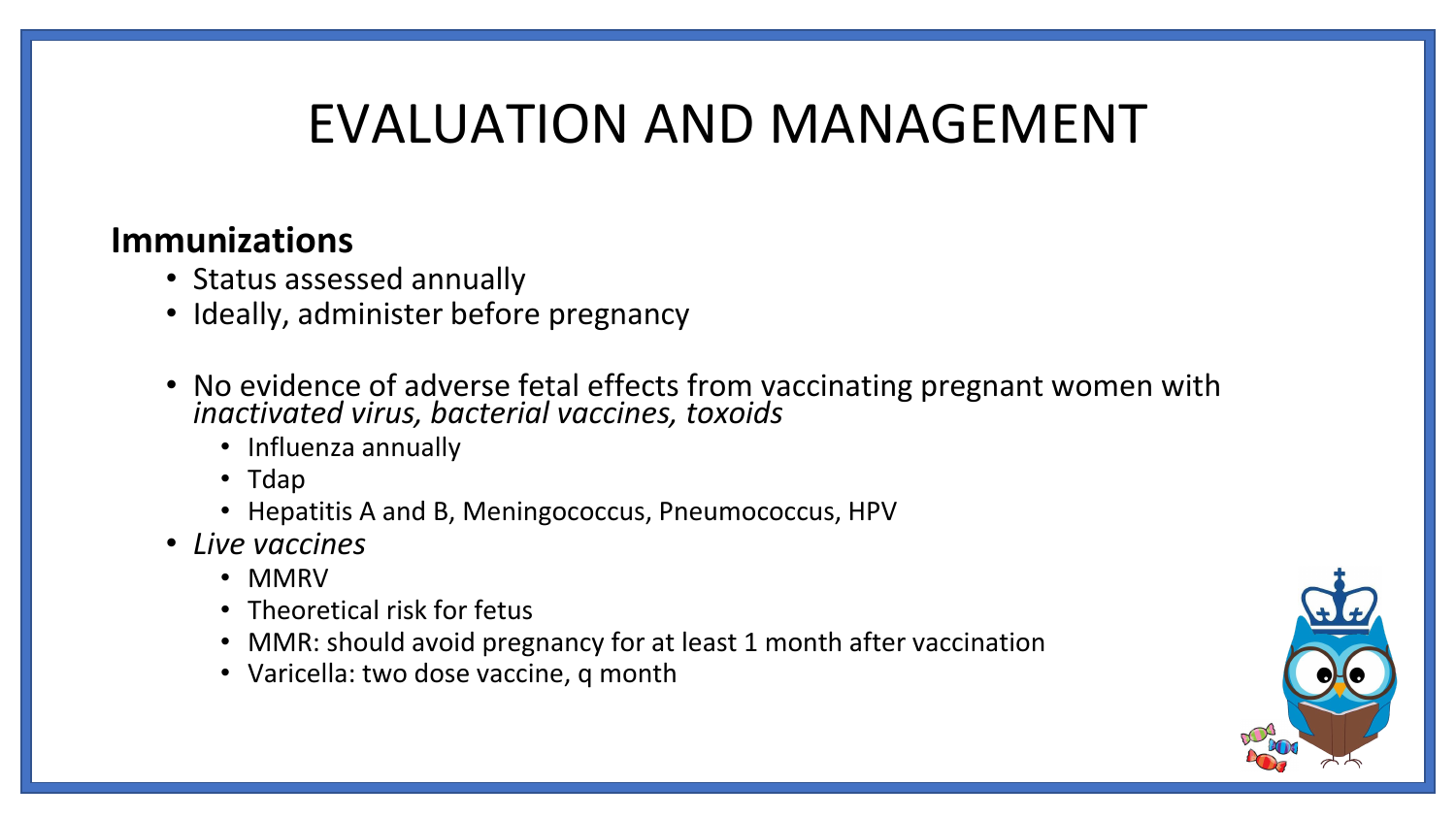### EVALUATION AND MANAGEMENT

#### **Infectious diseases**

- STIs: HIV, GCCT, RPR
- TB
- Toxoplasmosis
- Zika virus

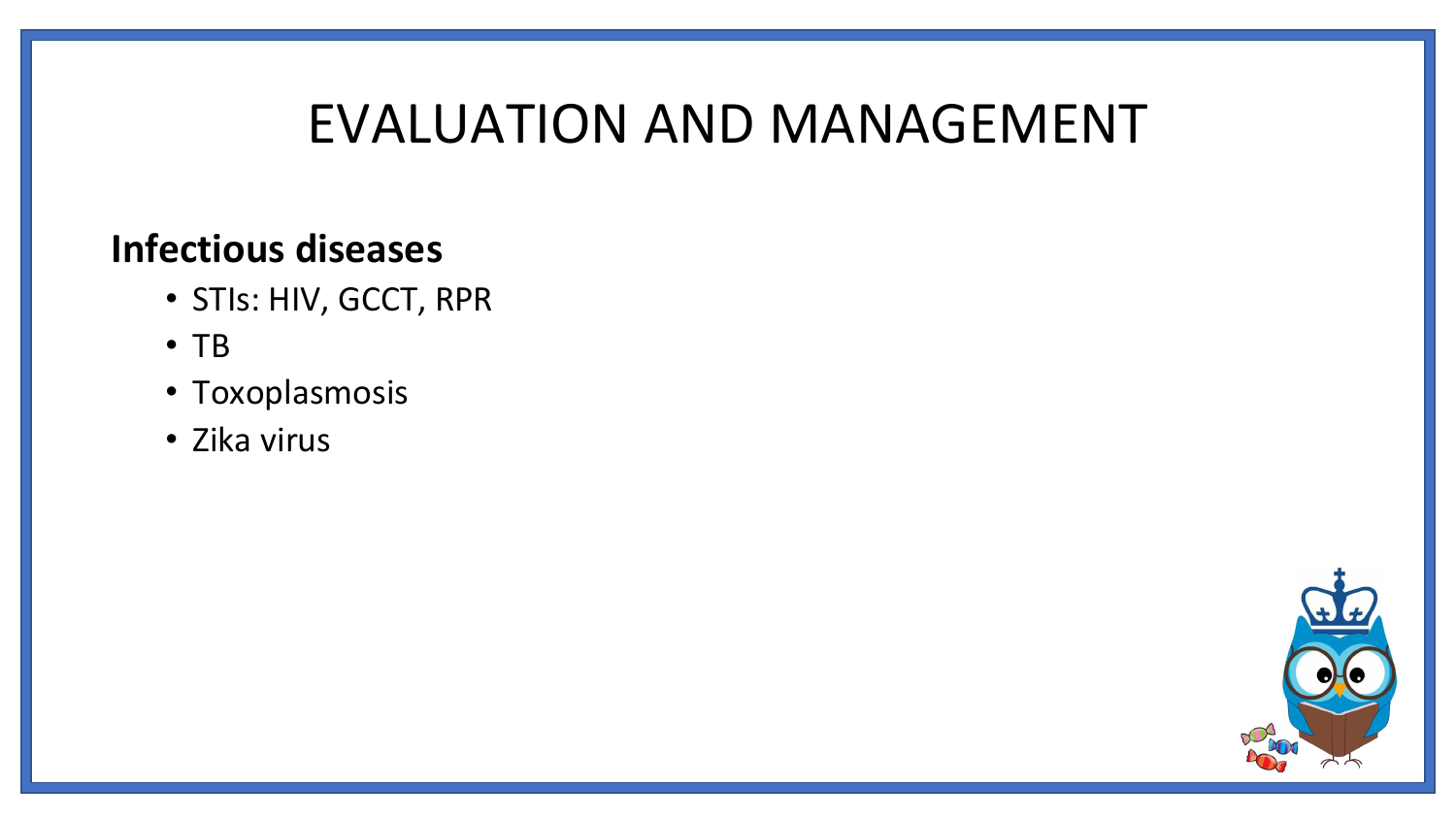# EVALUATION AND MANAGEMENT

#### • **Carrier screening**

- All women who present for pre-pregnancy counseling should be offered screening for the same genetic conditions as recommended for pregnant women
- All women: CF, SMA, FX
- Those at risk for thalassemia or sickle cell disease: hemoglobin electrophoresis
- Ashkenazi Jewish descent: expanded carrier screening
- **Folic acid supplementation**
- **Management of preexisting medical conditions**

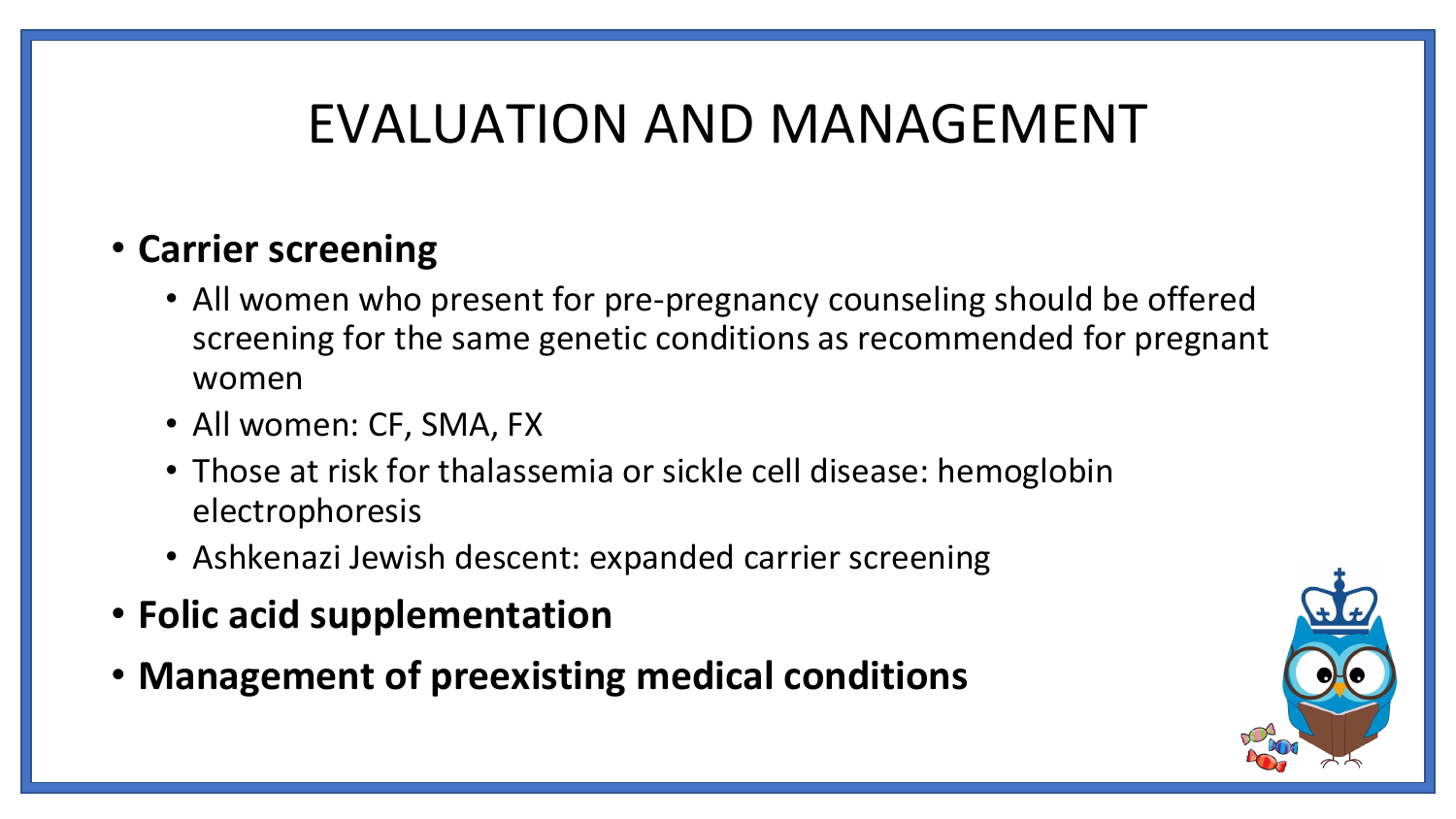| Condition                                                                                                                                                                                                                      | <b>Associated Risks</b>                                                                                                                                                                                      | <b>Treatment</b>                                                                                                                                                                                                                                                                                                                                                                                                                                                                                                                                                                | Goals                                                                                                          |  |
|--------------------------------------------------------------------------------------------------------------------------------------------------------------------------------------------------------------------------------|--------------------------------------------------------------------------------------------------------------------------------------------------------------------------------------------------------------|---------------------------------------------------------------------------------------------------------------------------------------------------------------------------------------------------------------------------------------------------------------------------------------------------------------------------------------------------------------------------------------------------------------------------------------------------------------------------------------------------------------------------------------------------------------------------------|----------------------------------------------------------------------------------------------------------------|--|
| Pregestational<br>diabetes mellitus                                                                                                                                                                                            | Congenital anomalies<br>and pregnancy-related<br>complications                                                                                                                                               | The importance of euglycemic control<br>before and during pregnancy should be<br>emphasized. Optimal weight management<br>also should be discussed in the context of<br>managing blood sugars. Consideration<br>should be given to testing for underlying<br>vasculopathy with retinal examination, 24-<br>hour urine protein testing, and<br>electrocardiography. Thyroid dysfunction is<br>common in women with pregestational<br>diabetes; therefore, screening for thyroid<br>function should be performed.                                                                 | $HbA_{10} < 6.5%$<br>(48 mmol/mol), to reduce<br>the risk of connenital<br>anomalics*                          |  |
| Chronic hypertension                                                                                                                                                                                                           | Preeclampsia and<br>intrauterine growth<br>restriction                                                                                                                                                       | Assessment of the teratogenic risk of<br>hypertensive medications should be<br>performed. Angiotensin converting enzyme<br>inhibitors and angiotensin receptor blockers<br>are contraindicated in pregnancy.<br>Consideration should be given to testing for<br>ventricular hypertrophy, retinopathy, and<br>renal disease for women with longstanding<br>or uncontrolled hypertension. <sup>1</sup>                                                                                                                                                                            |                                                                                                                |  |
| Hypothyroidism<br>{untreated}                                                                                                                                                                                                  | Spontaneous abortion,<br>preeclampsia, preterm<br>birth, placental<br>abruption, and fetal<br>death                                                                                                          | Screening based on risk factors, rather than<br>universal screening, should be considered<br>for patients who are planning pregnancy. <sup>12</sup>                                                                                                                                                                                                                                                                                                                                                                                                                             | Treat if thyrotropin<br>(previously thyroid-<br>stimulating hormone) is<br>above the upper level of<br>normal. |  |
| Bariatric surgery                                                                                                                                                                                                              | A period of rapid weight<br>loss typically occurs in<br>the first 12-24 months<br>postoperatively. During<br>this period, pregnancy is<br>less desirable because of<br>potential effects on fetal<br>growth. | Contraceptive counseling during the<br>postoperative period is important because<br>the risk of oral contraceptive failure in<br>patients who have bariatric surgery with<br>a malabsorptive component is increased.<br>Counseling regarding the benefits of<br>nonoral contraceptive or LARC methods is<br>recommended. <sup>8</sup>                                                                                                                                                                                                                                           |                                                                                                                |  |
| Mood disorders<br>Impaired maternal infant<br>bonding, risk of maternal<br>self-harm, or neglect.<br>Antidepressants and<br>antipsychotic<br>medications increase<br>anovulation and<br>decrease fecundability. <sup>[1]</sup> |                                                                                                                                                                                                              | Women with established depression or<br>anxiety should be counseled regarding the<br>risks of these conditions in pregnancy and<br>the risks and benefits of treatment. The risk<br>of relapse for bipolar disorder is higher in<br>pregnancy, thus women with this condition<br>should establish a strategy for managing<br>relapse while planning for a pregnancy.<br>Women with schizophrenia should receive<br>counseling regarding the risks of the<br>condition on pregnancy and the importance<br>of establishing a plan for managing the<br>condition during pregnancy. |                                                                                                                |  |



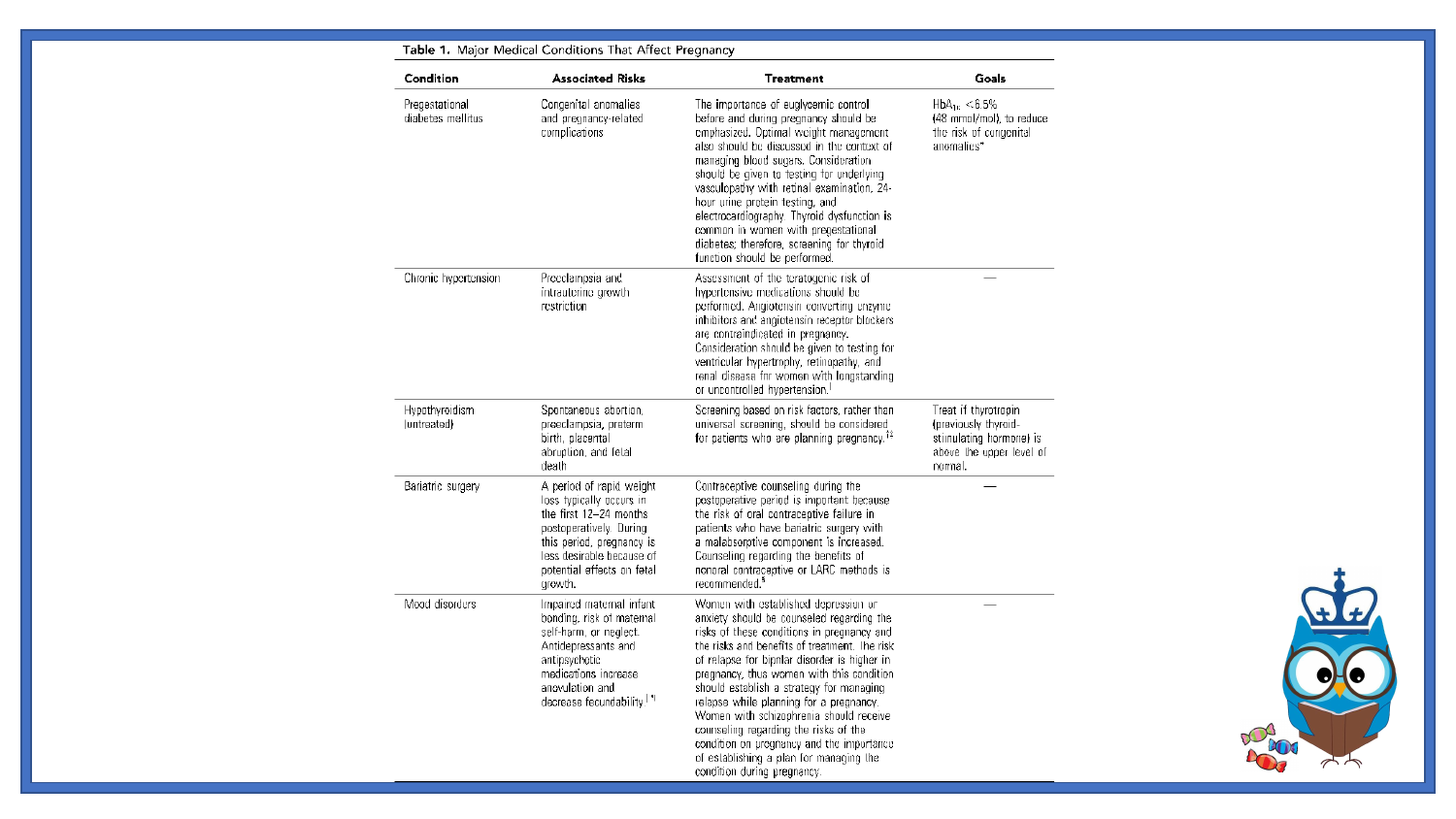| Condition                                | <b>Associated Risks</b>                                      | <b>Treatment</b>                                                                                                                                                                                                                                                                                                                                                                                                                                                                                                                                                 | Goals                                                                                                              |
|------------------------------------------|--------------------------------------------------------------|------------------------------------------------------------------------------------------------------------------------------------------------------------------------------------------------------------------------------------------------------------------------------------------------------------------------------------------------------------------------------------------------------------------------------------------------------------------------------------------------------------------------------------------------------------------|--------------------------------------------------------------------------------------------------------------------|
| Human<br>immunodeficiency<br>virus (HIV) | Vertical transmission                                        | Women with HIV should receive<br>prepregnancy counseling, including<br>a discussion of interventions to reduce<br>vertical transmission, methods for<br>optimizing long-term health, and the few<br>potential effects of antiretroviral<br>medications on the fetus. <sup>#</sup> Antiretroviral<br>therapy should be instituted before<br>pregnancy and continued during pregnancy.<br>Medications should not be discontinued<br>during the first trimester. Women should<br>continue seeing their HIV health care<br>providers.                                | Viral load should be<br>undetectable and<br>patients should be co-<br>managed with an HIV<br>health care provider. |
|                                          |                                                              | Serodiscordant couples should receive<br>information about the risk of sexual and<br>perinatal transmission and about safer<br>methods for achieving pregnancy.**                                                                                                                                                                                                                                                                                                                                                                                                |                                                                                                                    |
|                                          |                                                              | Women at the highest risk of acquiring HIV<br>infection (eg, a woman not infected with<br>HIV with a male sexual partner who is<br>known to be infected with HIV) should be<br>considered candidates for preexposure<br>prophylaxis. The use of daily oral<br>preexposure prophylaxis during pregnancy<br>and lactation for women without HIV with<br>HIV-infected partners has had limited study;<br>however, the drug combination of tenofovir<br>and emtricitabine is commonly used during<br>pregnancy and has a reassuring safety<br>profile. <sup>4t</sup> |                                                                                                                    |
| Thrombophilia                            | DVT or PE during<br>pregnancy or in the<br>postpartum period | Consider and plan for thromboprophylaxis<br>during pregnancy. <sup>##</sup>                                                                                                                                                                                                                                                                                                                                                                                                                                                                                      |                                                                                                                    |
| Previous pregnancy<br>complications      | Recurrence in future<br>pregnancies                          | Assess and counsel on risk of recurrence.                                                                                                                                                                                                                                                                                                                                                                                                                                                                                                                        |                                                                                                                    |

Table 1. Major Medical Conditions That Affect Pregnancy (continued)

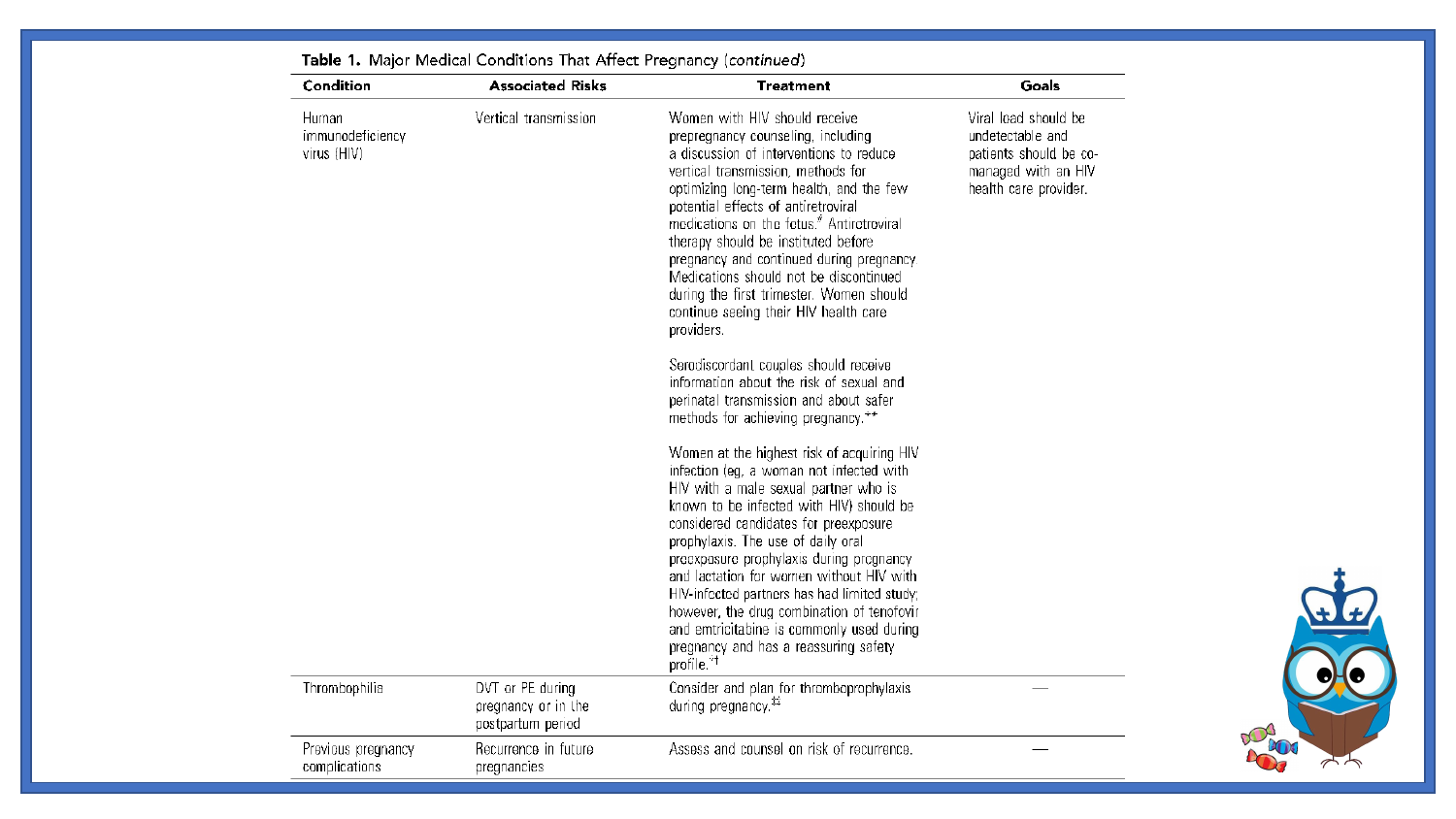# COUNSELING

#### • **Inter-pregnancy intervals**

- Avoid inter-pregnancy intervals shorter than 6 months
- Optimal inter-pregnancy interval is 18 month 5 years

#### • **Timing of intercourse**

- *Fertile window:* Unprotected sexual intercourse starting 3-4 days before ovulation
- Unprotected sexual intercourse every 1-2 days
- Ovulation predictor kits, electronic apps for fertility

#### • **Timing for referral to fertility specialist**

- Ovulatory, ≤ 35 y.o., no identifiable risk factor for infertility: no pregnancy within 12 months of unprotected intercourse
- $\geq$  36 y.o.: 6 months
- **Timing of prenatal care** 
	- Seek medical care as soon as they believe they are pregnant to aid in correct dating

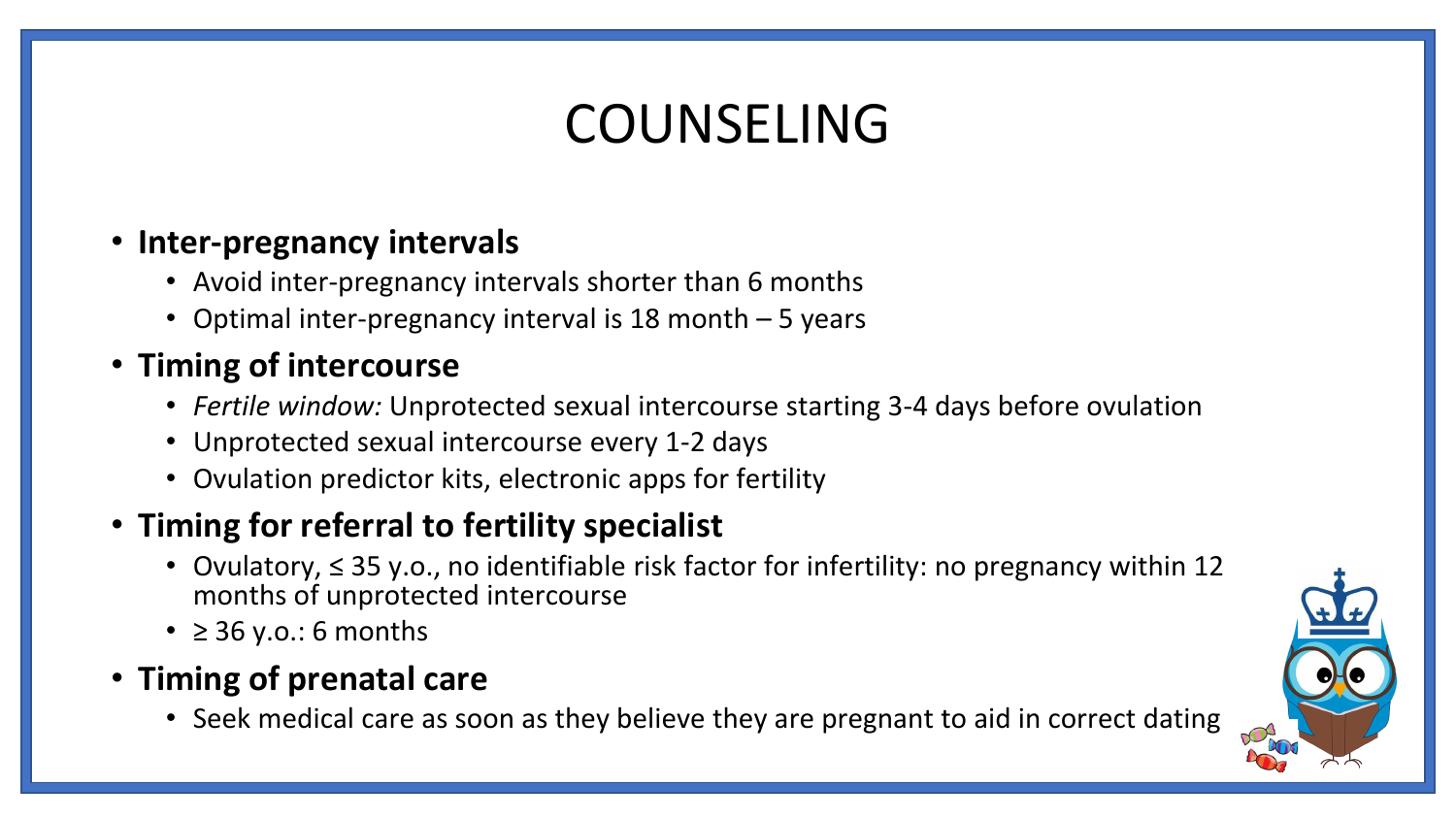# COUNSELING

#### • **BMI**

- Encouraged to try to attain a BMI within normal range before attempting pregnancy
- Encourage regular physical activity
- **Substance abuse cessation**
- **Nutrition**
	- Caffeine use
	- Avoidance of consumption of fish with high mercury contents
- **Travel** 
	- Restrictions to areas with Zika virus

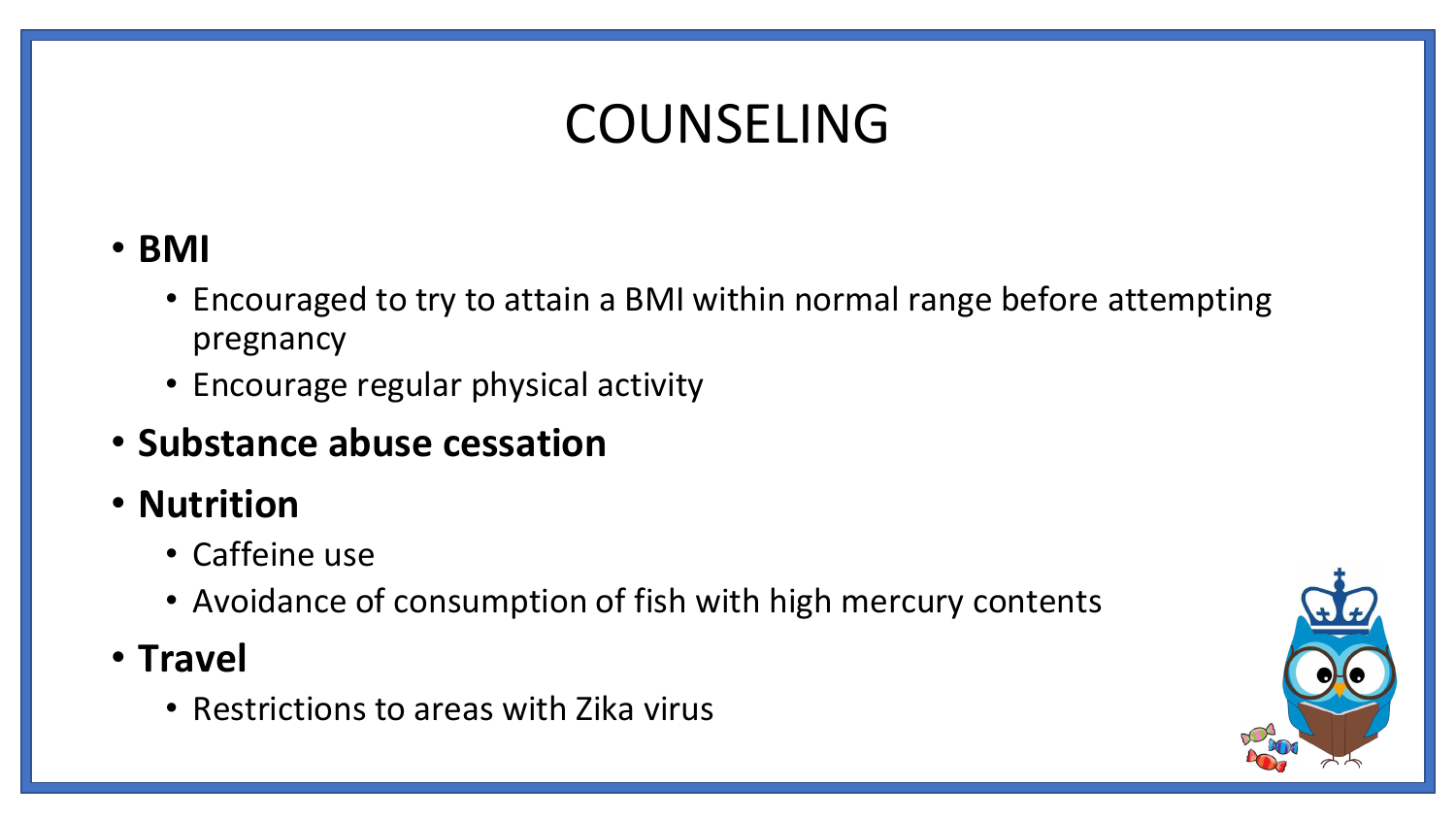## SOCIAL DETERMINANTS OF HEALTH

Socioeconomic inequalities in adverse perinatal outcomes are well documented however women from lower SES are less likely to participate in preconception counseling compared to higher SES groups.

> **Decreased participation may be contributed to:**

**Limited access to healthcare**

**Lower health literacy** 

**Preconception counseling awareness**

**Unintended pregnancies** 

As women's health care advocates, we should provide risk assessment and educational and health promotion counseling to all women of childbearing age to reduce reproductive risks and improve pregnancy outcomes whenever feasible.

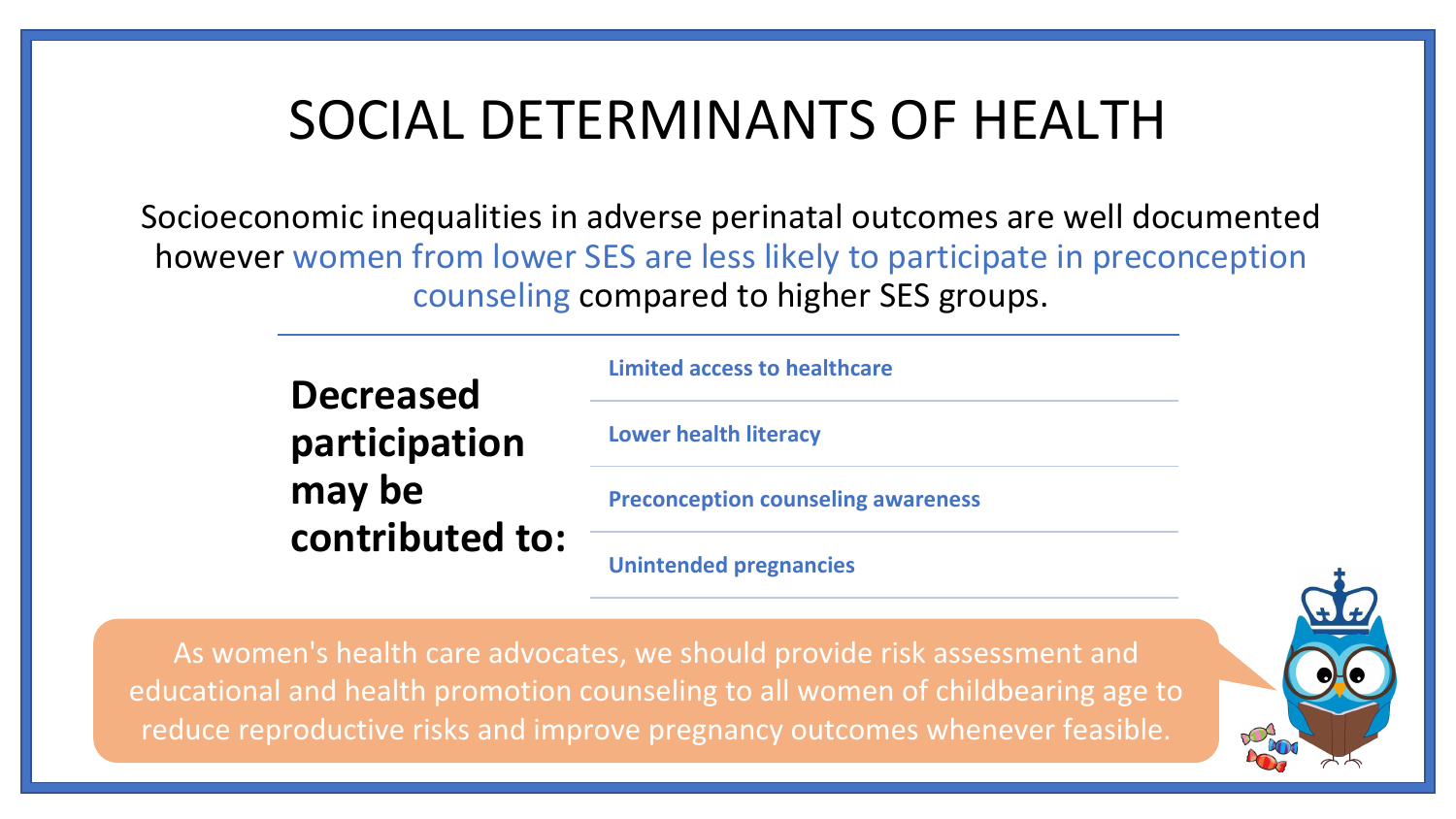# Epic .phrase

#### **BBonPreconceptionCounseling**

#### Description: Assessment and plan for preconception counseling

- Recommend daily prenatal vitamin with 400mcg of folic acid to decrease risk of NTDs.
- Advised abstaining from tobacco and drugs at this time and alcohol with positive pregnancy test.
- Optimal timing and frequency of intercourse reviewed. We discussed that patient should seek an infertility consultation if she has not conceived within 1 year of regular unprotected intercourse if ≤ 35 years or within 6 months if  $\geq$  36 years.
- Patient was offered STI screening, which she declines/accepts\*\*\*.
- No documentation of measles, mumps, rubella or varicella status. Patient agrees/declines\*\*\* obtaining titers today.
- Discussed genetic carrier testing (fragile X, SMN1, CF, hemoglobinopathy) and that such tests can be done after conception but that this may limit reproductive options. Fetal testing can be performed for diagnosis if patient and her partner are both found to be carriers for a recessive disease, but pregnancy termination will be the only option at that point to prevent a child with the disease. If patient and her partner are found to be carriers prior to conception, IVF with PGD may be an option and patient and her partner may also elect to forego reproduction. Patient agrees/declines\*\*\* this testing at this time.

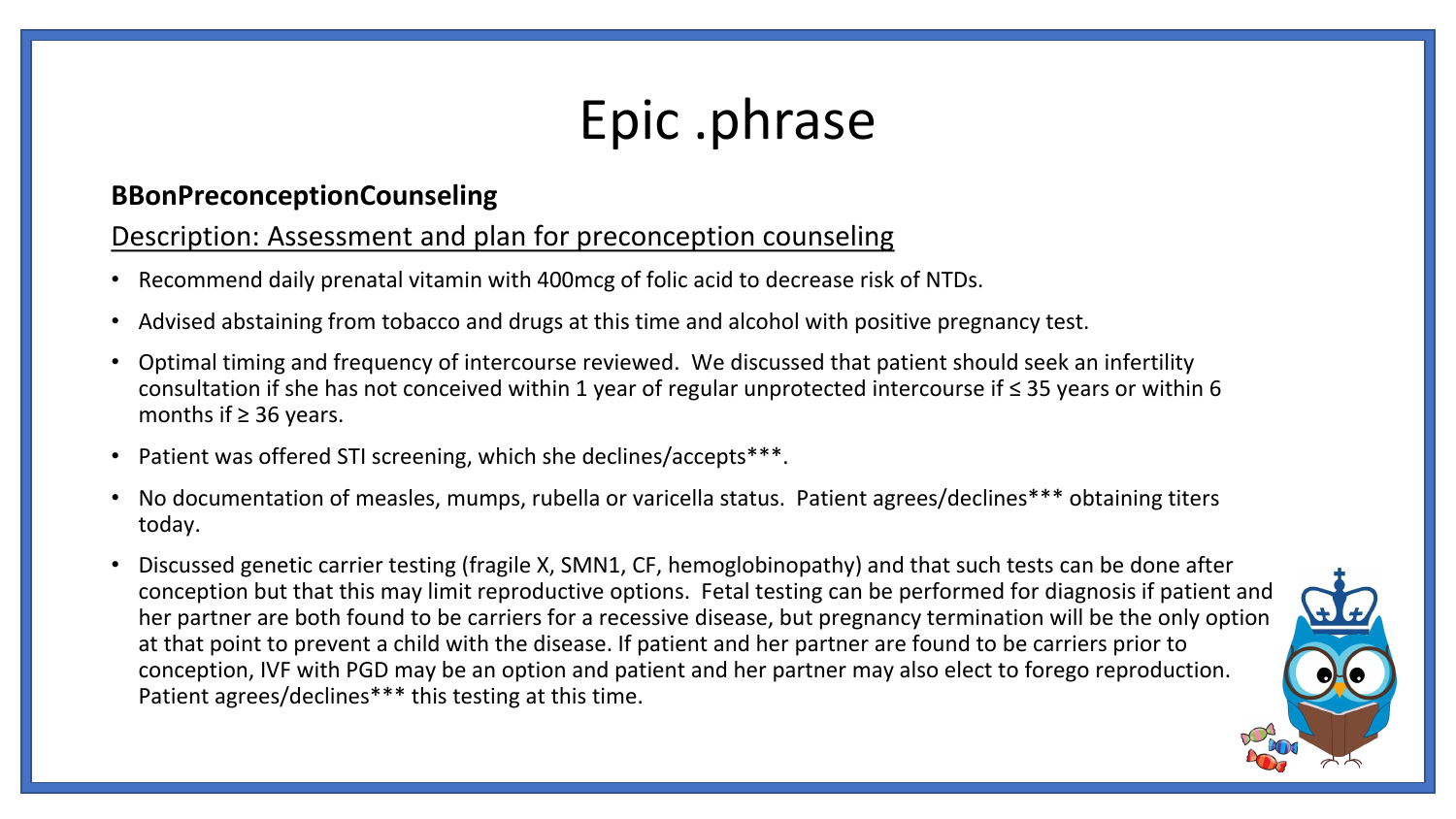# CODING AND BILLING

- Diagnostic Codes (ICD-10)
	- **Z31.69** Other general counseling and advice on procreative management
	- **Z11.3** Encounter for screening examination for sexually transmitted disease
	- **I10** Essential hypertension
	- **E11.9** Type 2 diabetes mellitus without complications
	- **E66.3** Overweight
	- **D57.3** Sickle-cell trait

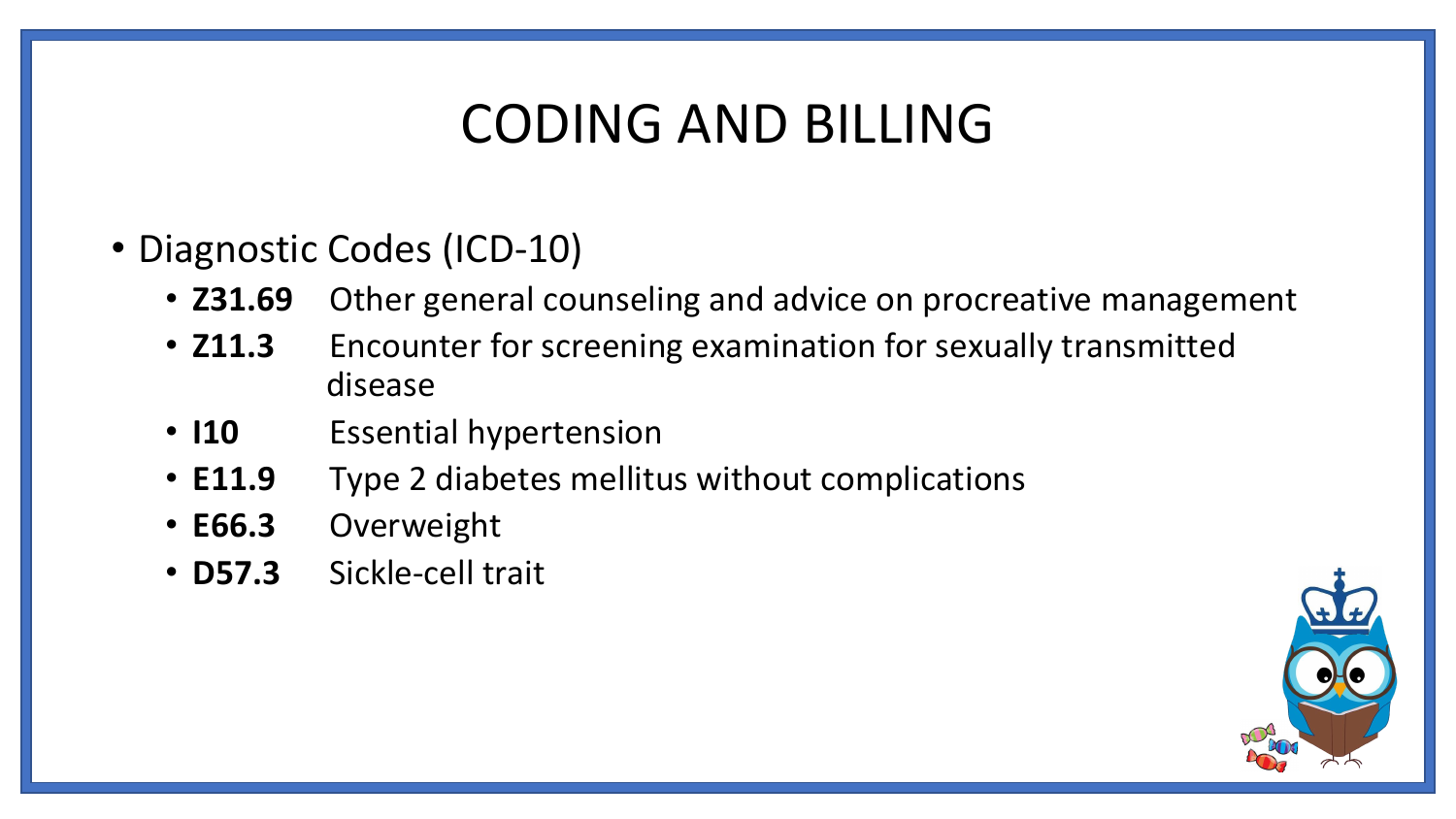### CODING AND BILLING – NEW PATIENT

| <b>HISTORY</b>                                                                                  | <b>EXAM</b>                                              | <b>MEDICAL DIAGNOSIS MAKING</b>                                                                  | <b>CODE</b> | <b>APPLICABLE GUIDELINES</b>                                                                                  |
|-------------------------------------------------------------------------------------------------|----------------------------------------------------------|--------------------------------------------------------------------------------------------------|-------------|---------------------------------------------------------------------------------------------------------------|
| Problem focused:<br>Chief complaint<br>$HPI (1-3)$                                              | Problem focused:<br>- 1 body system                      | Straight forward:<br>Diagnosis: minimal<br>Data: minimal<br>Risk: minimal                        | 99201       | Personally provided<br>Primary care exception<br>Physicians at teaching hospitals                             |
| Expanded problem focused:<br>Chief complaint<br>$HPI (1-3)$<br>ROS (1-3)                        | Expanded problem focused:<br>- Affected areas and others | Straight forward:<br>Diagnosis: minimal<br>Data: minimal<br>Risk: minimal                        | 99202       | Personally provided<br>Primary care exception<br>Physicians at teaching hospitals                             |
| Comprehensive<br>Chief complaint<br>HPI(4)<br>ROS (2-9)<br>Past, family, social history (1)     | Detailed:<br>- 7 systems                                 | Low:<br>Diagnosis: limited<br>$\sim$<br>Data: limited<br>Risk: low                               | 99203       | Personally provided<br>$\overline{\phantom{a}}$<br>Primary care exception<br>Physicians at teaching hospitals |
| Comprehensive<br>Chief complaint<br>$HPI(4+)$<br>$ROS(10+)$<br>Past, family, social history (3) | Comprehensive:<br>- 8 or more systems                    | Moderate:<br>Diagnosis: multiple<br>Data: moderate<br>$\overline{\phantom{a}}$<br>Risk: moderate | 99204       | Personally provided<br>$\overline{\phantom{a}}$<br>Physicians at teaching hospitals                           |
| Comprehensive<br>Chief complaint<br>$HPI(4+)$<br>ROS (10+)<br>Past, family, social history (3)  | Comprehensive:<br>- 8 or more systems                    | High:<br>Diagnosis: extended<br>Data: extended<br>Risk: high                                     | 99205       | Personally provided<br>Physicians at teaching<br>hospitals                                                    |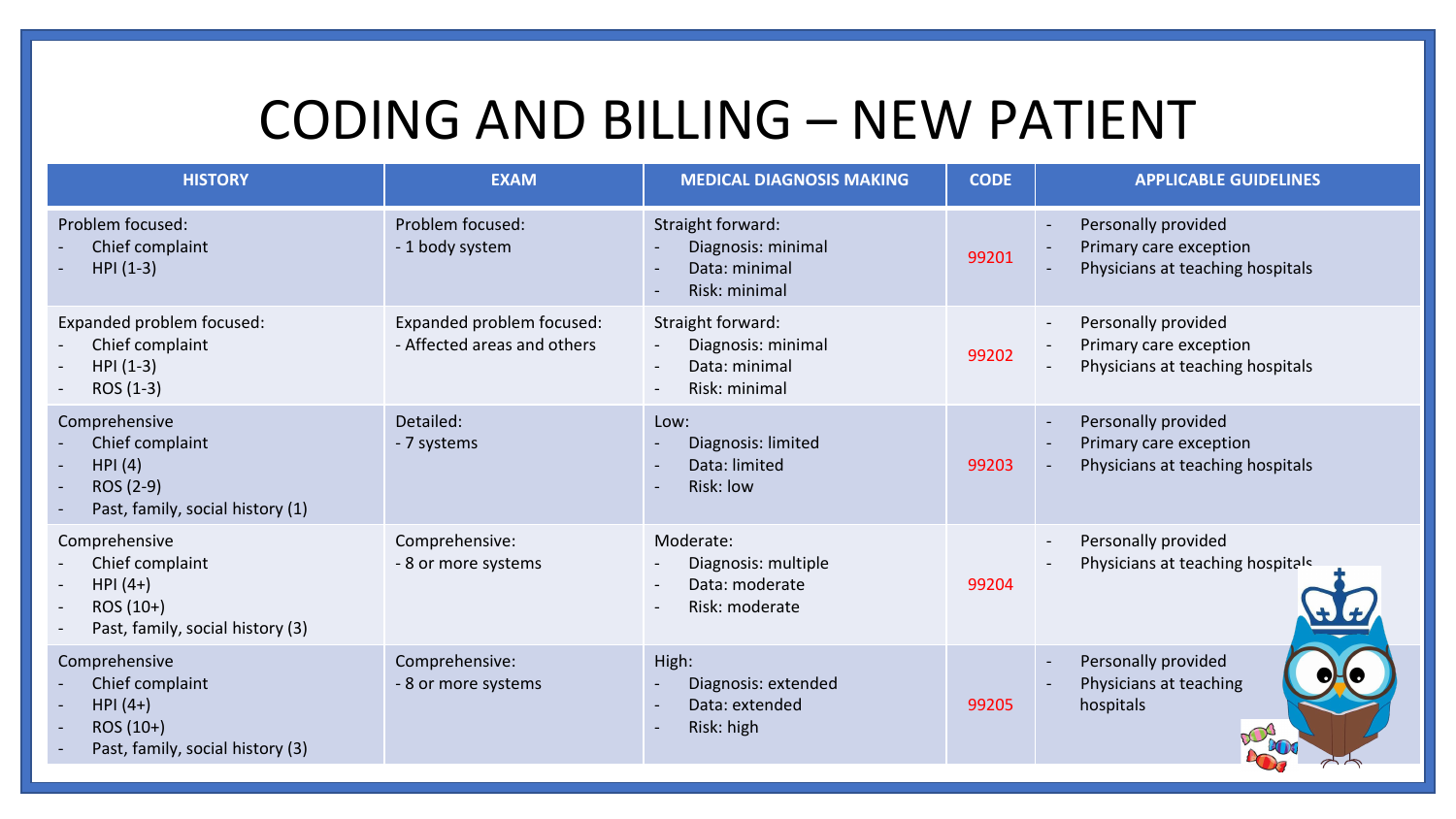## CODING AND BILLING – ESTABLISHED PATIENT

| <b>HISTORY</b>                                                                                    | <b>EXAM</b>                                                | <b>MEDICAL DIAGNOSIS MAKING</b>                                                                                                                  | <b>CODE</b> | <b>APPLICABLE GUIDELINES</b>                                                      |
|---------------------------------------------------------------------------------------------------|------------------------------------------------------------|--------------------------------------------------------------------------------------------------------------------------------------------------|-------------|-----------------------------------------------------------------------------------|
| Expanded problem focused:<br>Chief complaint<br>$HPI (1-3)$                                       | Problem focused:<br>- 1 body system                        | Straight forward:<br>Diagnosis: minimal<br>Data: minimal<br>$\overline{\phantom{a}}$<br>Risk: minimal                                            | 99212       | Personally provided<br>Primary care exception<br>Physicians at teaching hospitals |
| Expanded problem focused:<br>Chief complaint<br>$HPI (1-3)$<br>ROS(1)                             | Expanded problem<br>focused:<br>- Affected area and others | Low:<br>Diagnosis: limited<br>$\overline{\phantom{a}}$<br>Data: limited<br>$\overline{\phantom{a}}$<br>Risk: low<br>$\overline{\phantom{a}}$     | 99213       | Personally provided<br>Primary care exception<br>Physicians at teaching hospitals |
| <b>Detailed</b><br>Chief complaint<br>$HPI(4+)$<br>$ROS(10+)$<br>Past, family, social history (3) | Detailed:<br>- 7 systems                                   | Moderate:<br>Diagnosis: multiple<br>$\overline{\phantom{a}}$<br>Data: moderate<br>Risk: moderate<br>$\overline{\phantom{a}}$                     | 99214       | Personally provided<br>Physicians at teaching hospitals                           |
| Comprehensive<br>Chief complaint<br>$HPI(4+)$<br>$ROS(10+)$<br>Past, family, social history (2)   | Comprehensive:<br>- 8 or more systems                      | High:<br>Diagnosis: extended<br>$\overline{\phantom{a}}$<br>Data: extended<br>$\overline{\phantom{a}}$<br>Risk: high<br>$\overline{\phantom{a}}$ | 99215       | Personally provided<br>Physicians at teaching<br>hospitals                        |